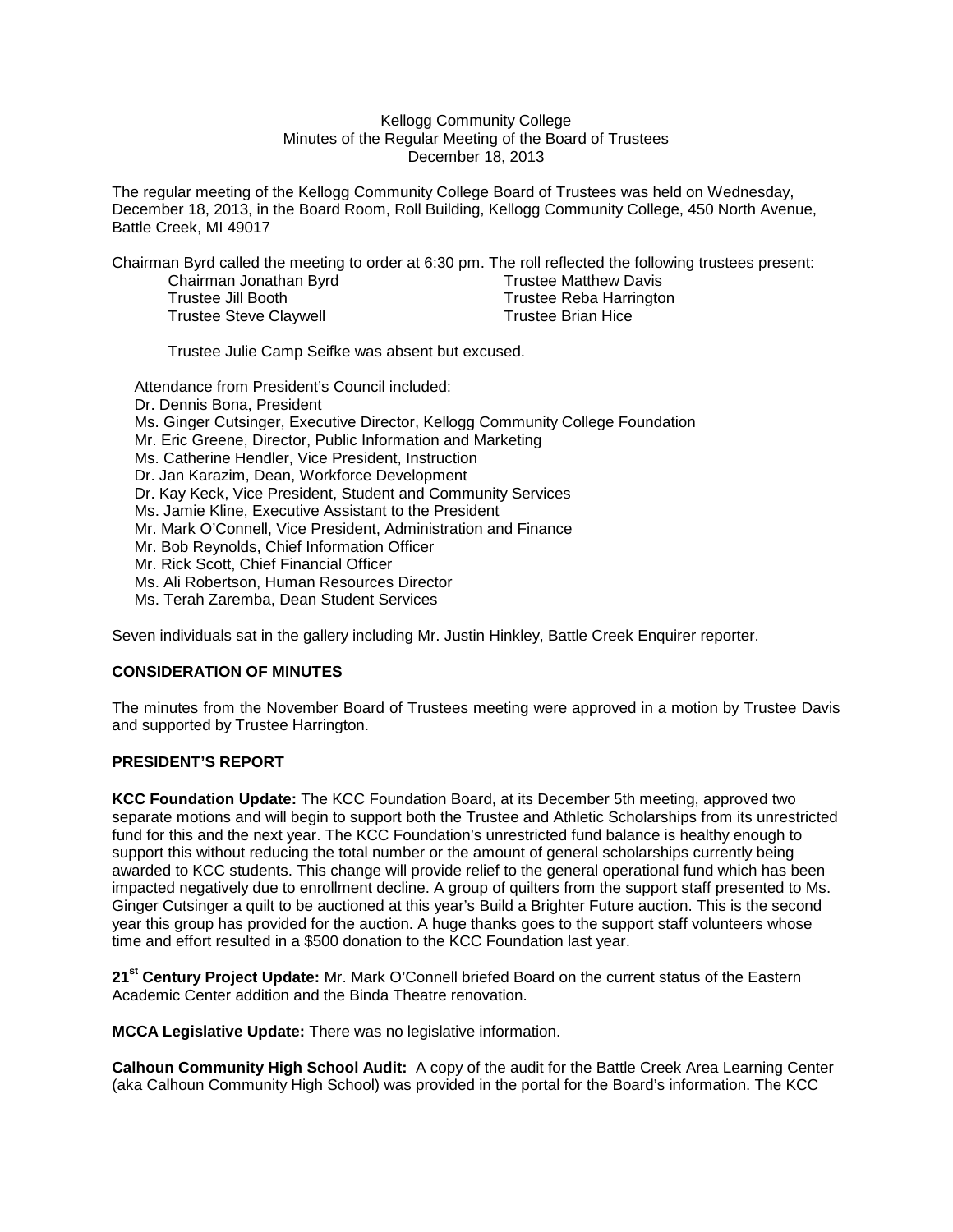Board does not have to approve this audit as it is approved by the Board of Directors for the Battle Creek Area Learning Center.

**Local Strategic Value:** The State has accepted KCC's report regarding local strategic value and the College has already received the state aid associated with this requirement. There is no doubt that KCC can demonstrate its local strategic value in the services that are provided to the community on a routine basis!

**Enrollment Report:** The enrollment is down for the spring semester. Three weeks prior to the start of the semester the contact hours are down 8.63%. It is hoped this will change to approximately 5% by the start of the semester. This is a continuation of a trend that is fueled by declining unemployment rates and a general decline in population throughout our service area. These factors are not in our control. Therefore, we do not have many options other than to make the appropriate adjustments in our budget which will ultimately result in reductions in staff, programs, and/or services to our students. The College will endeavor to continue efforts at capturing a larger share of the higher education market, searching for alternative revenue sources, and adjusting tuition rates to minimize the overall impact on the services and programs we offer to students and the community.

**Interim Activities:** A schedule of Interim activities for January 2014 was provided for the Board. Interim is at 8:00 am on January 8th. Interim will be held in the Miller gym due to renovation of the Binda Theatre.

**Holiday Hours:** The holiday hours for the College this year are: Friday, December 20, 2013 - College closes at 3:00 p.m. December 23, 2013 - January 1, 2014 - College closed.

# **BOARD REPORTS AND REQUESTS**

Trustee Hice asked the Board to consider directing year-end donations the Foundation.

## **ACTION ITEMS**

In a motion by Trustee Booth, supported by Trustee Hice, the Board agreed to a consent agenda accepting the financial statements, scholarships and grants, and personnel items.

**Financial Statements:** The Board accepted the November financial statements as presented including the expenditures for the month:

General ………………………..\$3,993,604

**Scholarships and Grants:** The Board approved scholarships this month totaling \$5,520.00.This brings the year's total to \$180,434.05.These contributions are accepted with appreciation and great gratitude on behalf of the students and the College.

| Century Bank & Trust - Taylor Scholarship Trust | 2,000.00 |
|-------------------------------------------------|----------|
| Citizen Potawatomi Nation                       | 595.00   |
| Kalamazoo Community Foundation                  | 2.000.00 |
| Little Traverse Bay Bands of Odawa Indians      | 150.00   |
| Sault Ste. Marie Tribe of Chippewa Indians      | 775.00   |

**Personnel Items:** The Board approved the following personnel items for the month of December:

**NEW HIRES**<br>Casey Holbrook

Intake and Retention Coordinator, Workforce Solutions (effective December 2, 2013; Professional 1, 2013-2014 annual salary \$44,456-prorated for the remainder of 2013-2014)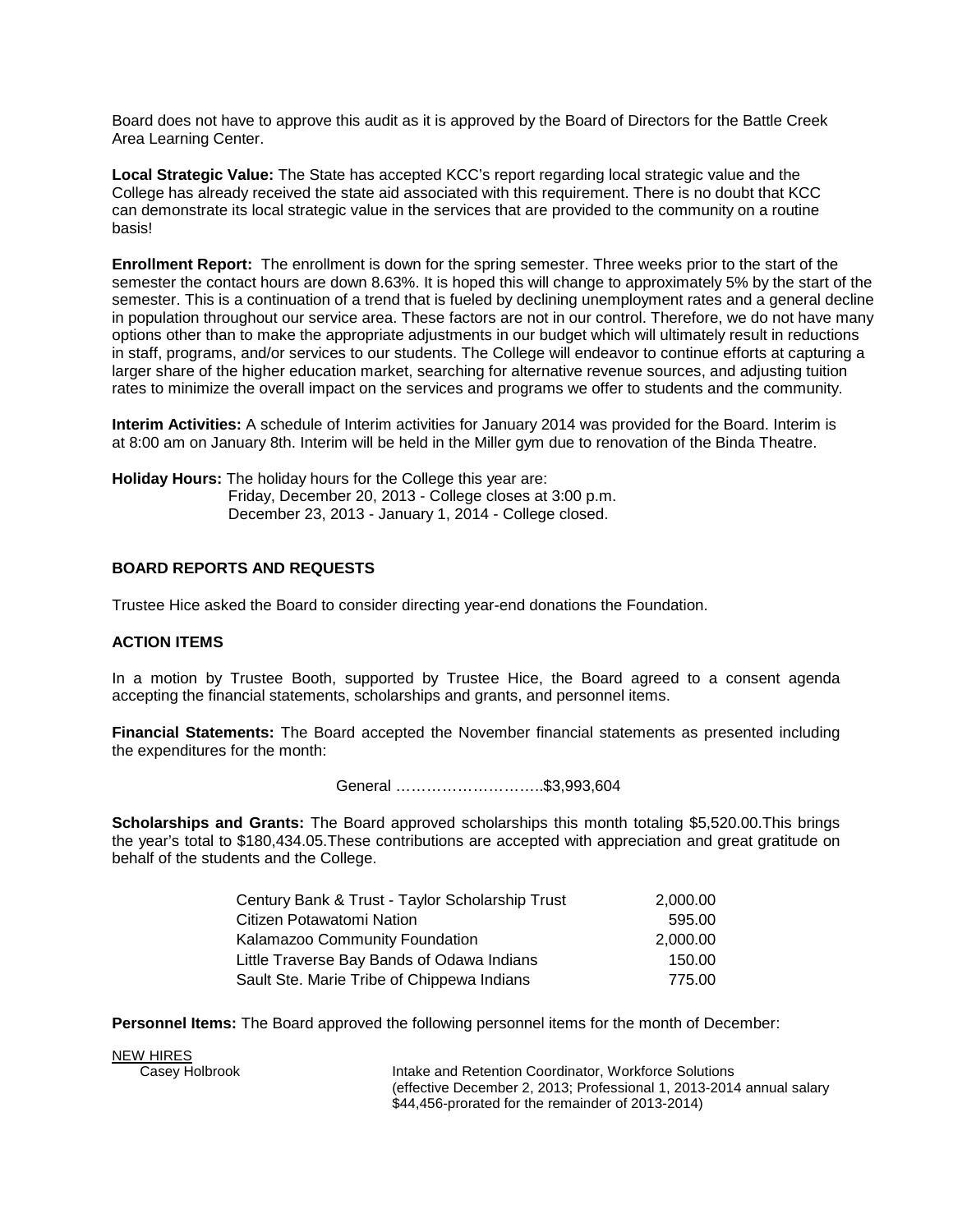| Ann Miller                         | <b>Education Program Specialist</b><br>(effective December 16, 2013; Manager 1, 2013-2014 annual salary<br>\$25,572-prorated for the remainder of 2013-2014)                       |
|------------------------------------|------------------------------------------------------------------------------------------------------------------------------------------------------------------------------------|
| <b>Emily Patterson</b>             | Instructor, Transitional Studies - Math<br>(effective January 8, 2014; Faculty, Masters Lane, Step 8, 2013-2014<br>annual salary \$67,778-prorated for the remainder of 2013-2014) |
| POSITION TRANSFER<br>Lisa Rench    | Technician, Records and Registration<br>(effective December 2, 2013; Support Staff, Technical, Step 4, 2013-<br>2014 hourly salary \$19.82)                                        |
| RETIREMENT NOTICE<br>Lagretta King | Secretary, Grahl Center (10 years)<br>(effective January 2, 2014)                                                                                                                  |
| Chriss Leatherman                  | Manager, Human Resources (30 years)<br>(effective June 30, 2014)                                                                                                                   |

Dr. Bona called attention to the retirement of Chriss Leatherman and her 30 years of service to KCC.

**Binda Renovation Steel Purchase:** At last month's Board meeting it was stated Walbridge recommended getting bids for the steel package out early to allow for necessary lead times. In a motion by Trustee Davis, supported by Trustee Claywell, the Board approved the steel package bid from Schweitzer in the amount of \$233,573 to furnish and install the structural and miscellaneous steel for the Binda Theatre renovation.

**TAA Grant Equipment Purchases:** The Board approved a \$1 million purchase of equipment that will actually be funded by a federal \$2.6 million TAA grant. The grant provides funding to enhance training for entry level production, welding, machining, and multi skill occupations. The grant will be administered through the Industrial Trades and Workforce Solutions departments. Due to the value of the items purchased to support the grant, this was brought before the Board for approval. Details of the equipment purchase were provided in the portal for the Board's information. The motion was made by Trustee Davis and supported by Trustee Booth.

**Soccer Program Discontinuation:** In a motion by Trustee Hice supported by Trustee Byrd, the Board approved the recommendation to discontinue the KCC women's soccer program. Due to the current fiscal situation, lack of a coach, and limited interest by student athletes, this appears to be an appropriate time to make this change. KCC will honor the scholarships of the students that were anticipating the continuation of this program and/or help with their transfer to other schools.

**2014-2015 Tuition and Fees Increase:** In a 6-0 vote, the Board approved the following increases in tuition and fees effective summer 2014 semester:

- Resident Tuition Rate: \$5.00 per credit hour with corresponding percentage increases to other tuition categories
- Technology Fee & Internet Fee (combined): \$4.00 per credit hour
- Student Services Fee: \$1.00 per credit hour
- Adoption of the RMTC's high cost program pricing model for all health related programs for in-district students with similar pricing structure for other residency categories. We recommend implementing this change utilizing the current Health Programs Fee over a two year period to lessen the impact on current students.